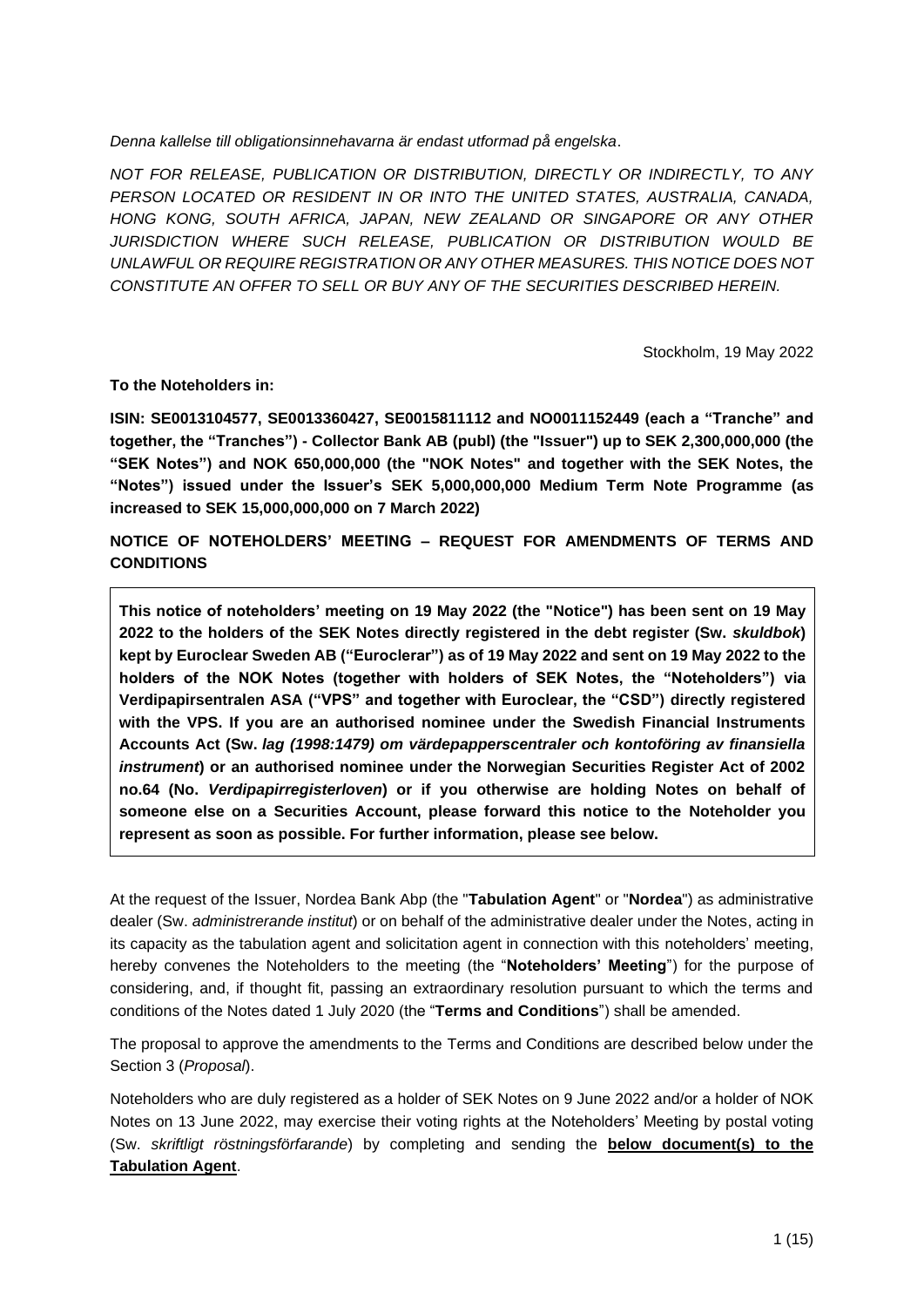- the voting form for SEK Notes, attached hereto as Schedule 1; or
- the voting form for NOK Notes, attached hereto as Schedule 2 (each a "**Voting Form**") together with proof of holding as set out below, and
- if applicable, the power of attorney/authorisation, attached hereto as Schedule 3 (the "**Power of Attorney**") or together with proof of holding as set out below and/or other sufficient evidence, if the Notes are held in custody other than by the CSD.

Noteholders that have exercised their voting rights by postal voting, may not trade the Notes until a valid Noteholders' Meeting has been held or any adjourned meeting as applicable has been concluded.

Noteholders may alternatively attend the Noteholders' Meeting in person or by a proxy. Noteholders that intend to attend the Noteholders' Meeting in person or by proxy should notify the Tabulation Agent that they will attend the Noteholders' Meeting no later than on 12.00 (CEST) on 15 June 2022 by email using the contact details set out in Section 6.7 (*Address for sending replies*) below.

Please contact the securities firm you hold your Notes through if you do not know how your Notes are registered or if you need authorisation or other assistance to participate.

To be eligible to participate in the Noteholders' Meeting and (subject to conditions set out elsewhere in this Notice), a person must meet the criteria for being a Noteholder on **9 June 2022** with respect to SEK Notes and on **13 June 2022** with respect to NOK Notes (each a "**Record Date**" and together the "**Record Dates**"). Noteholders voting by a valid voting form by 12.00 (CEST) on 3 June 2022 (the "**Early Deadline**") are eligible to receive a Consent Fee (as defined below). This means that the person must be registered on a Securities Account with the CSD, as a direct registered owner (Sw. *direktregistrerad ägare*) or authorised nominee (Sw. *förvaltare*) with respect to one or several SEK Notes and with respect to NOK Notes can show valid proof of ownership as determined by the Tabulation Agent, as described further below. The Tabulation Agent must receive the completed relevant Voting Form no later than **12.00 (CEST) on 15 June 2022** (the "**Final Voting Deadline**") by email using the contact details set out in Section 6.7 (*Address for sending replies*) below. Votes received thereafter may be disregarded.

A valid proof of ownership regarding the NOK Notes can for direct registered Noteholders be in the form of a valid voting slip from VPS or a print or screen shot of the VPS account showing the VP registration number and the nominal amount of Notes owned by the direct registered Noteholder. If a beneficial owner of a NOK Note not being registered as a direct registered VPS Noteholder wishes to exercise their right to vote, a valid proof of holding can be a confirmation by custodian of holding, or a print-out of an account statement etc. as being deemed acceptable to the Tabulation Agent.

**This Notice is provided in connection with the Consent Fee (as defined below).** Please note that in order to receive the Consent Fee (as defined below), you as a Noteholder may need to take prompt action taking into account the Early Deadline that may be applied to your nominee or other intermediary, if any.

Notwithstanding anything to the contrary herein or in any other document related to the Proposal (as defined below), the Issuer reserves the right, in its sole discretion, to cancel or postpone the Meeting.

The Issuer has appointed Nordea as tabulation agent and solicitation agent for the purpose of this Noteholders' Meeting. Nordea is an agent of the Issuer and owes no duty to any Noteholder or person authorised by a Noteholder. Nothing herein shall constitute a recommendation to the Noteholders by Nordea. The Proposal (as defined below) is made solely by the Issuer and is presented to the Noteholders without any evaluation, advice or recommendations from Nordea. Each Noteholder must independently evaluate whether the Proposal is acceptable or not and vote accordingly.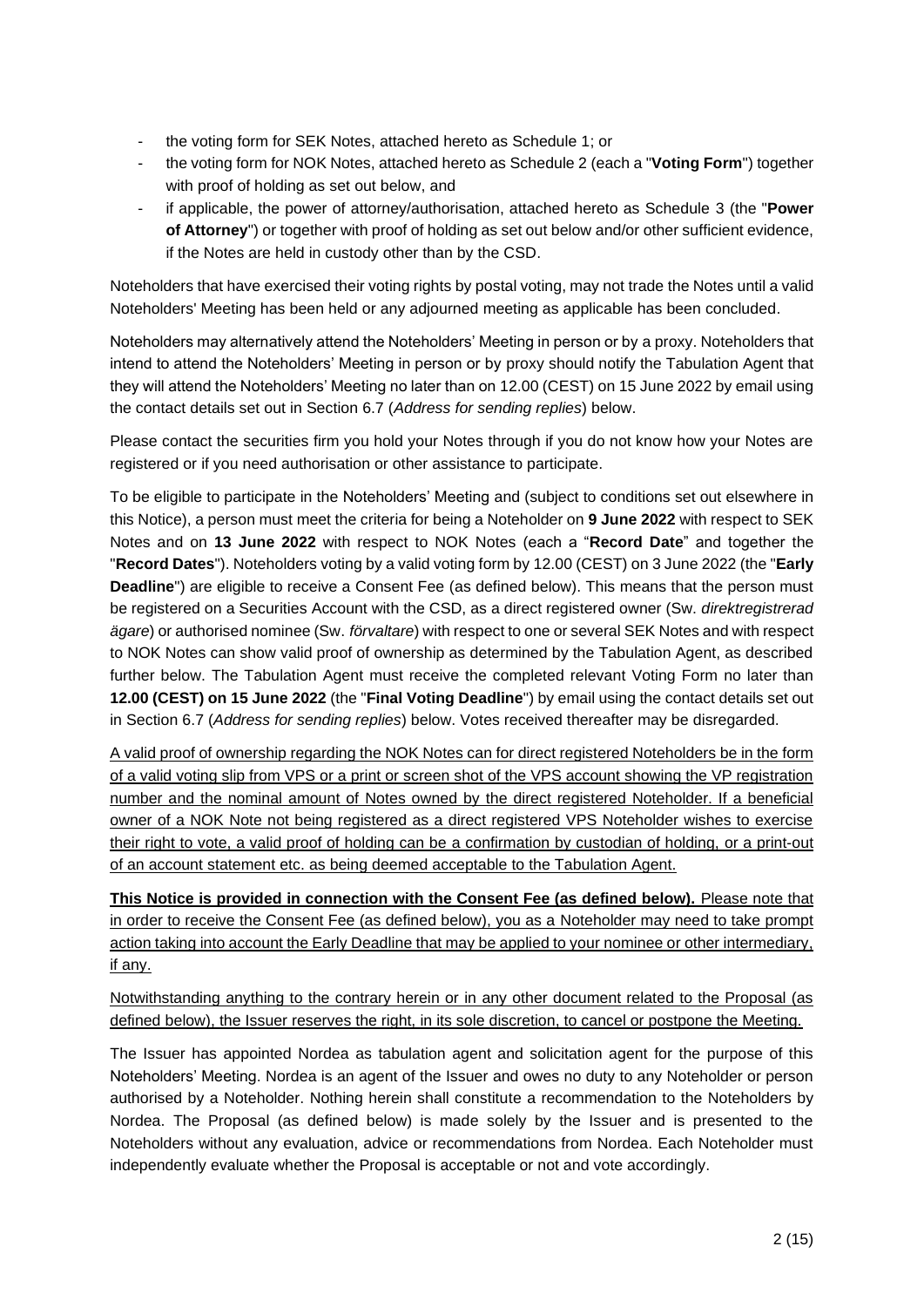**1 Indicative Timetable**

| 19 May 2022                               | Announcement of the Noteholders' Meeting                                                                                       |
|-------------------------------------------|--------------------------------------------------------------------------------------------------------------------------------|
| 9 June 2022                               | Record Date of SEK Notes                                                                                                       |
| 13 June 2022                              | Record Date of NOK Notes                                                                                                       |
| 12:00 (CEST) 3 June 2022                  | Early Deadline                                                                                                                 |
| 12:00 (CEST) 15 June 2022 (at the latest) | Final Voting Deadline                                                                                                          |
| 10:00 (CEST) on 16 June 2022              | The Noteholders' Meeting will take place at<br>the office of the Tabulation Agent at<br>Smålandsgatan 15-17, Stockholm, Sweden |
| 16 June 2022                              | Day for announcement of result of the<br>Noteholders' Meeting                                                                  |

As compensation for the Noteholders voting by Early Deadline, the Issuer offers a fee of 0.15 per cent. (the "**Consent Fee**") for the aggregate nominal amount of the Notes voted for by each Noteholder. The Consent Fee shall be paid to those Noteholders from whom the Tabulation Agent has received a valid voting form in favour or against the Proposal prior to the Early Deadline (and who have not validly revoked such voting form (without prejudice to the irrevocability of a Voting Form)). The payment of the Consent Fee is subject to (i) the Proposal being approved by a requisite quorum and majority at the Noteholders' Meeting and (ii) the Proposal being implemented by an amendment to the Terms and Conditions. The Issuer may at its sole discretion waive any conditions for payment of the Consent Fee. The payment date of the Consent Fee will be announced in connection with announcement of result of the Noteholders' Meeting and shall be no later than 10 Business Days after such announcement. The Consent Fee shall be paid as a fee transfer to a bank account indicated by the Noteholder in the relevant Voting Form which account must accept cash payments in SEK with regards to the SEK Notes or NOK with regards to votes for the NOK Notes. The Noteholders, who (i) do not vote; or (ii) vote in favour or against the Proposal but after the Early Deadline, will not be eligible to receive the Consent Fee.

#### **2 Background**

The background for the proposal in Section 3.1 (*Proposed change to the Terms and Conditions*) below (the "**Proposal**") is that the Issuer on 7 February 2022 announced that the Issuer intends to initiate a process to merger the Issuer's parent company, Collector AB (publ), with the Issuer. As communicated, Collector AB (publ) will through the merger be absorbed by the Issuer, which will be the remaining entity after the merger. The purpose of the merger is to further simplify the corporate structure, achieve a more efficient use of internal resources and to optimize the capital position. All operations of the Collector Group remain unchanged following the merger since all business activities are currently carried out by Collector Bank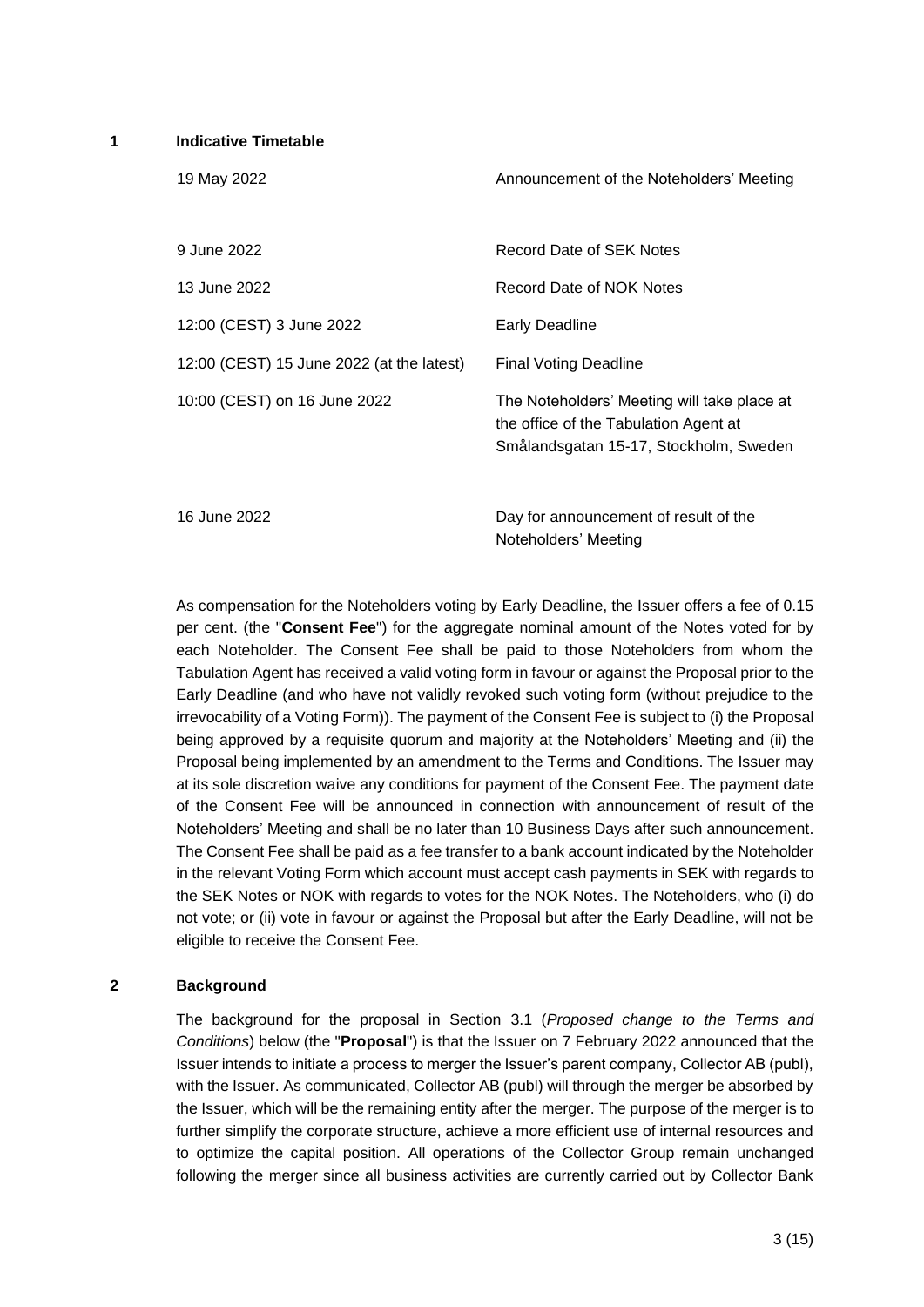AB (publ), and its branches. It also means that the Group's daily operations from a customer perspective will remain unchanged. The merger is intended to be completed during the second half of 2022.

The Issuer therefore requests amendments to the Terms and Conditions in order to allow the merger.

Against this background, the Issuer suggests adding a definition and amending the existing wordings in the Terms and Conditions as further specified in Section 3.1 (*Proposed change to the Terms and Conditions*) below.

## **3 Proposal**

### **3.1 Proposed change to the Terms and Conditions**

The Issuer proposes and requests that, the Noteholders consent to amend the Terms and Conditions by adding and amending the following:

(a) A new definition shall be added to Clause 1.1 (*Definitioner*):

""**Fusionen**" är en planerad fusion mellan Collector AB (publ) och Collector Bank med Collector Bank som övertagande bolaget."

(b) Clause 10.1(a)(i) and (ii) shall be amended and read as follows:

"(i) före Fusionen uppnår ett aktieinnehav i Collector AB (publ) som direkt eller indirekt representerar mer än 50 procent av aktierna eller rösterna i Collector AB (publ) eller vid någon tidpunkt efter Fusionen uppnår ett aktieinnehav i Collector Bank som direkt eller indirekt representerar mer än 50 procent av aktierna eller rösterna i Collector Bank; eller"

"(ii) före Fusionen genom avtal, rösträtt eller på annat sätt själv (eller tillsammans med sådan närstående som ovan nämnts) har möjlighet att utse en majoritet av Collector AB (publ):s styrelseledamöter eller har möjlighet att bestämma innehållet i väsentliga affärsmässiga beslut i Collector AB (publ) (i den mån sådana beslut inte fattas i relevant persons egenskap av anställd eller styrelseledamot i Collector AB (publ)) eller vid någon tidpunkt efter Fusionen genom avtal, rösträtt eller på annat sätt själv (eller tillsammans med sådan närstående som ovan nämnts) har möjlighet att utse en majoritet av Collector Banks styrelseledamöter eller har möjlighet att bestämma innehållet i väsentliga affärsmässiga beslut i Collector Bank (i den mån sådana beslut inte fattas i relevant persons egenskap av anställd eller styrelseledamot i Collector Bank);"

(c) Clause 10.1 (b) shall be amended and read as follows:

"(b) samtliga aktier i Collector AB (publ) vid någon tidpunkt före Fusionen (förutom i anslutning till Fusionen) upphör att vara noterade vid en Reglerad Marknad eller att samtliga aktier i Collector Bank vid någon tidpunkt efter Fusionen, efter att ha registrerats för handel vid en Reglerad Marknad, upphör att vara noterade vid sådan Reglerad Marknad; eller"

(d) Clause 10.1 (c) shall be amended and read as follows:

"(c) Collector AB (publ) vid någon tidpunkt före Fusionen upphör att direkt eller indirekt äga 100 procent av aktierna i Collector Bank."

(e) Clause 10.2 shall be amended and read as follows: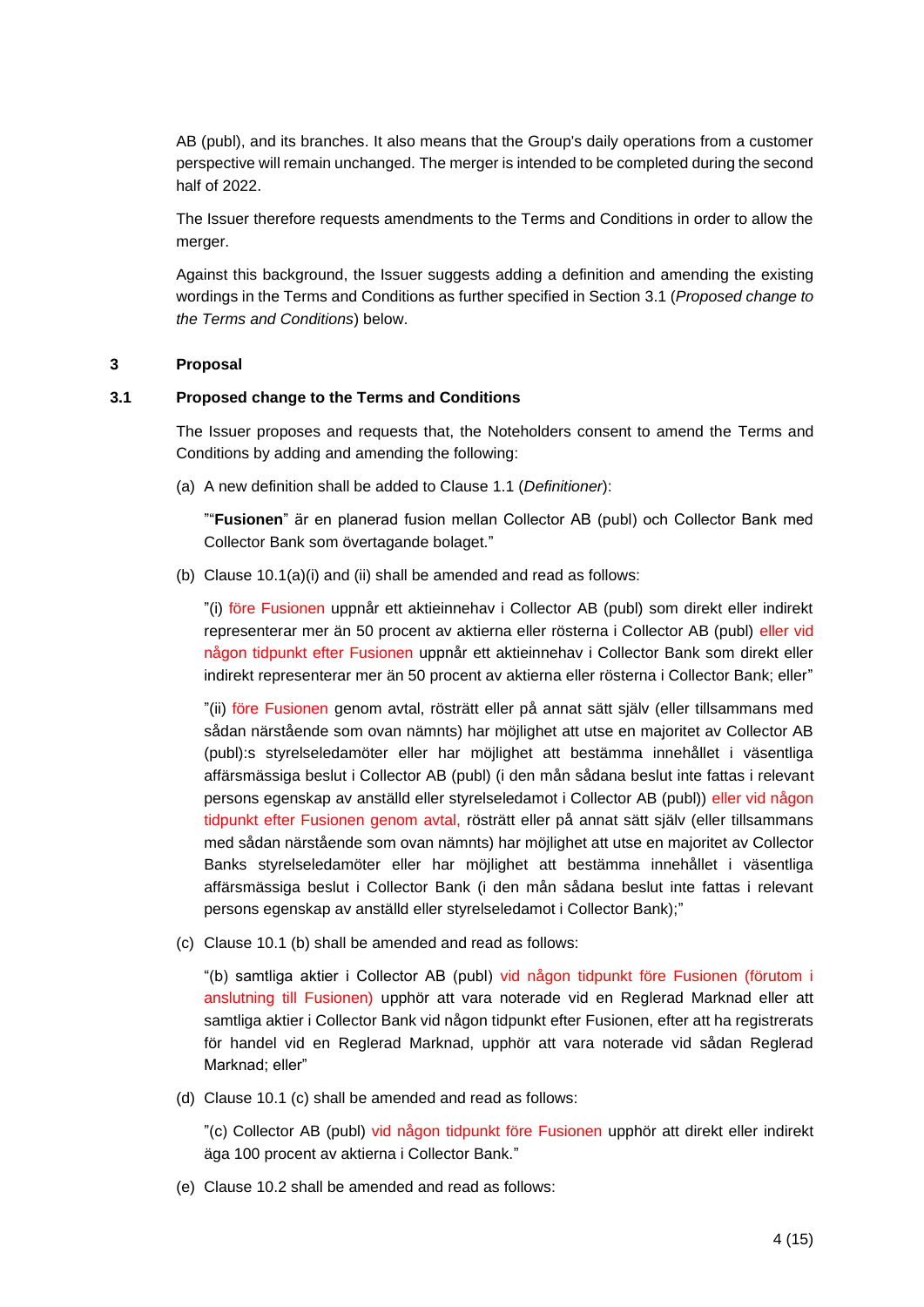"Det åligger Collector Bank att så snart Collector Bank fått kännedom om en ägarförändring enligt punkt 10.1 meddela Fordringshavarna om detta genom pressmeddelande, på Collector Banks hemsida och i enlighet med avsnitt 18 (Meddelanden). Meddelandet ska innehålla instruktioner avseende hur en Fordringshavare som vill få Obligationer återköpta ska agera samt specificera Återköpsdagen. För undvikande av missförstånd noteras att ägarförändring enligt denna punkt 10.2 inte omfattar Fusionen."

(f) Clause 10.3 shall be amended and read as follows:

"Återköpsdagen ska infalla tidigast 20 och senast 40 Bankdagar efter att meddelande om ägarförändringen avsänts till Fordringshavare i enlighet med punkt 10.2, dock att om Återköpsdagen inte är en Bankdag ska som Återköpsdag anses närmast påföljande Bankdag. För undvikande av missförstånd noteras att ägarförändring enligt denna punkt 10.3 inte omfattar Fusionen."

### **3.2 Effective date**

The Proposal shall be deemed to be approved immediately at the Noteholders' Meeting if the required quorum and majority set forth in Section 5.6 (*Quorum*) and 5.7 (*Majority*) below has been received. The amendments in accordance with the Proposal will however only be implemented and effectuated upon the Noteholders' approval of the Proposal under all Tranches. The Issuer reserves the right, in its sole discretion, to waive such condition. The Proposal will come into effect and be completed upon registration of the amended Terms and Conditions with the relevant CSD (as applicable).

Provided that the requisite majority under each Tranche has voted in favour of the Proposal, the Issuer shall, (i) notify the Noteholders accordingly, (ii) enter into and deliver any other agreements and/or documents that are necessary and/or desirable for the purpose of effectuating the Proposal and requests set out in this Notice and (iii) procure that the amended Terms and Conditions is registered with the relevant CSD (as applicable).

Please note that although the Issuer intends to implement the amendments as proposed pursuant to the Proposal and take the actions set out in the paragraph above to effectuate the amendments, it has no obligation to do so even if the Proposal is approved by the Noteholders.

### **3.3 Amendments to the Proposal**

The Issuer shall have the right to amend the Proposal in any way that, in the Issuer's sole discretion (in consultation with the Tabulation Agent), is not deemed detrimental to the Noteholders.

## **4 Non-reliance**

The Proposal is presented to the Noteholders by the Issuer, without any evaluation, advice or recommendations from the Tabulation Agent whatsoever. No independent advisor has been appointed to review and/or analyse the Proposal (and its effects) from the Noteholders' perspective. The Noteholders are recommended to seek legal advice to independently evaluate whether the Proposal from the Issuer (and its effects) is acceptable or not.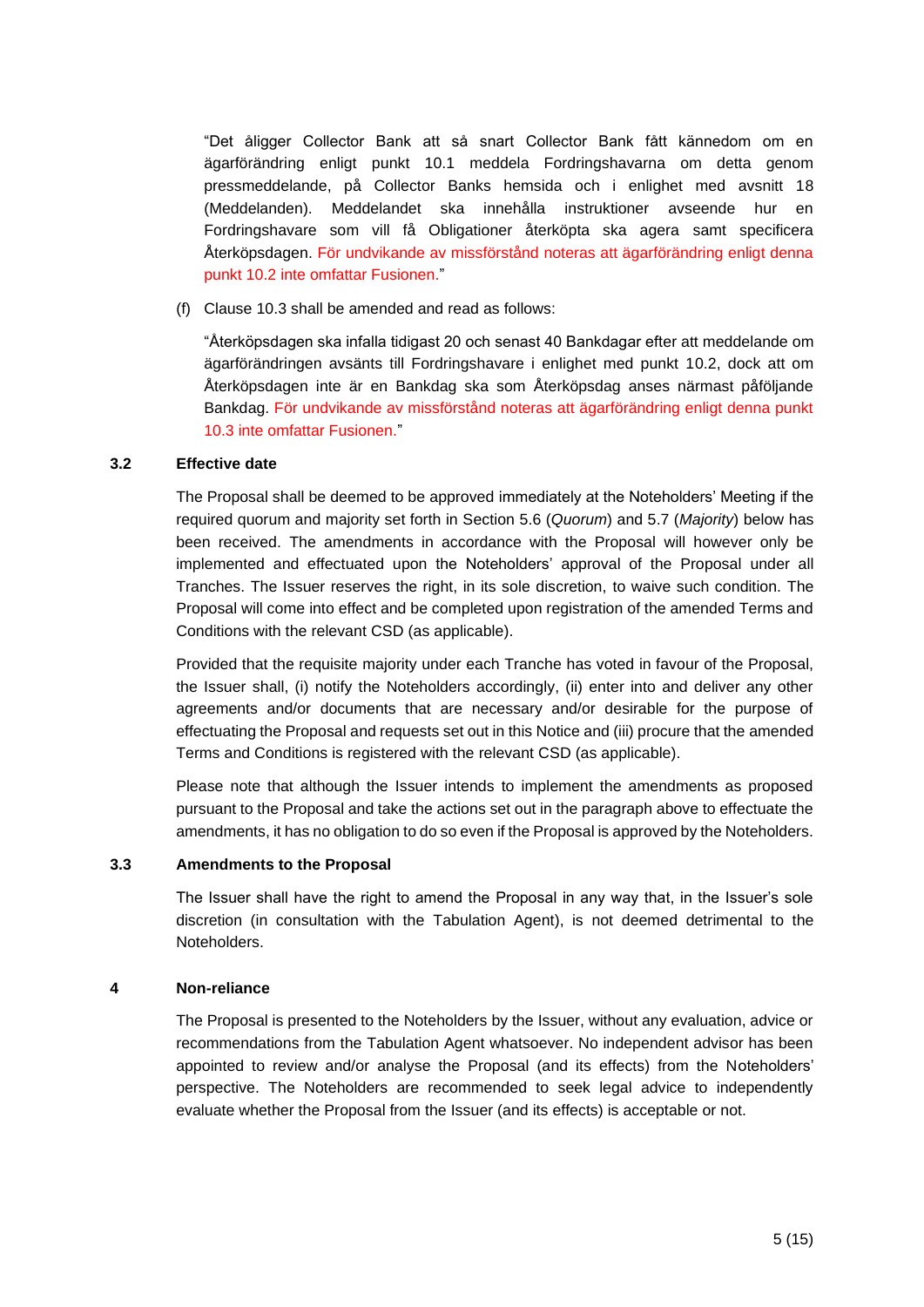# **5 Summons**

# **5.1 Time and Location**

The Noteholders' Meeting will be held on 16 June 2022 at 10:00 (CEST) at the office of the Tabulation Agent at Smålandsgatan 15-17, Stockholm, Sweden.

# **5.2 Agenda**

It is proposed that the agenda for the Noteholders' Meeting consist of the following:

- (i) Noteholders' Meeting is called to order.
- (ii) Election of a chairperson for the Noteholders' Meeting.
- (iii) Election of minutes keeper and a person to verify the minutes
- (iv) Preparation and approval of the voting list.
- (v) Approval of the agenda.
- (vi) Determination on whether the meeting has been duly convened.
- (vii) The Issuer informs about the background of the Proposal.
- (viii) Amendments of the Terms and Conditions.
	- a. Description of the main features of the request to amend the Terms and Conditions, see Section 2 (*Background*).
	- b. Request for a resolution to amend the Terms and Conditions, see Section 3 (*The Proposal*).
- (ix) Resolution on the approval of the Proposal.
- (x) The Noteholders' Meeting is closed.

# **5.3 Voting rights and authorisation**

Anyone who wishes to participate in the Noteholders' Meeting must on the relevant Record Date:

- (a) be registered as a direct registered owner of one or several Notes on a Securities Account; or
- (b) be registered as an authorised nominee on a Securities Account, with respect to one or several Notes.

## **5.4 Voting Procedure**

The Tabulation Agent must have received a valid relevant Voting Form by email to the address indicated below no later than the Final Voting Deadline (being **12:00 (CEST) on 15 June 2022**) to be eligible to participate in the by postal voting. Votes received thereafter, as well as incomplete or inaccurate voting forms, may be disregarded. Any Voting Form including incorrect or misleading information may also be disregarded.

The Tabulation Agent must have received a valid relevant Voting Form by email to the address indicated below no later than the Early Deadline (being **12:00 (CEST) on 3 June 2022**) to be eligible to receive the Consent Fee (subject also to other conditions set out elsewhere in this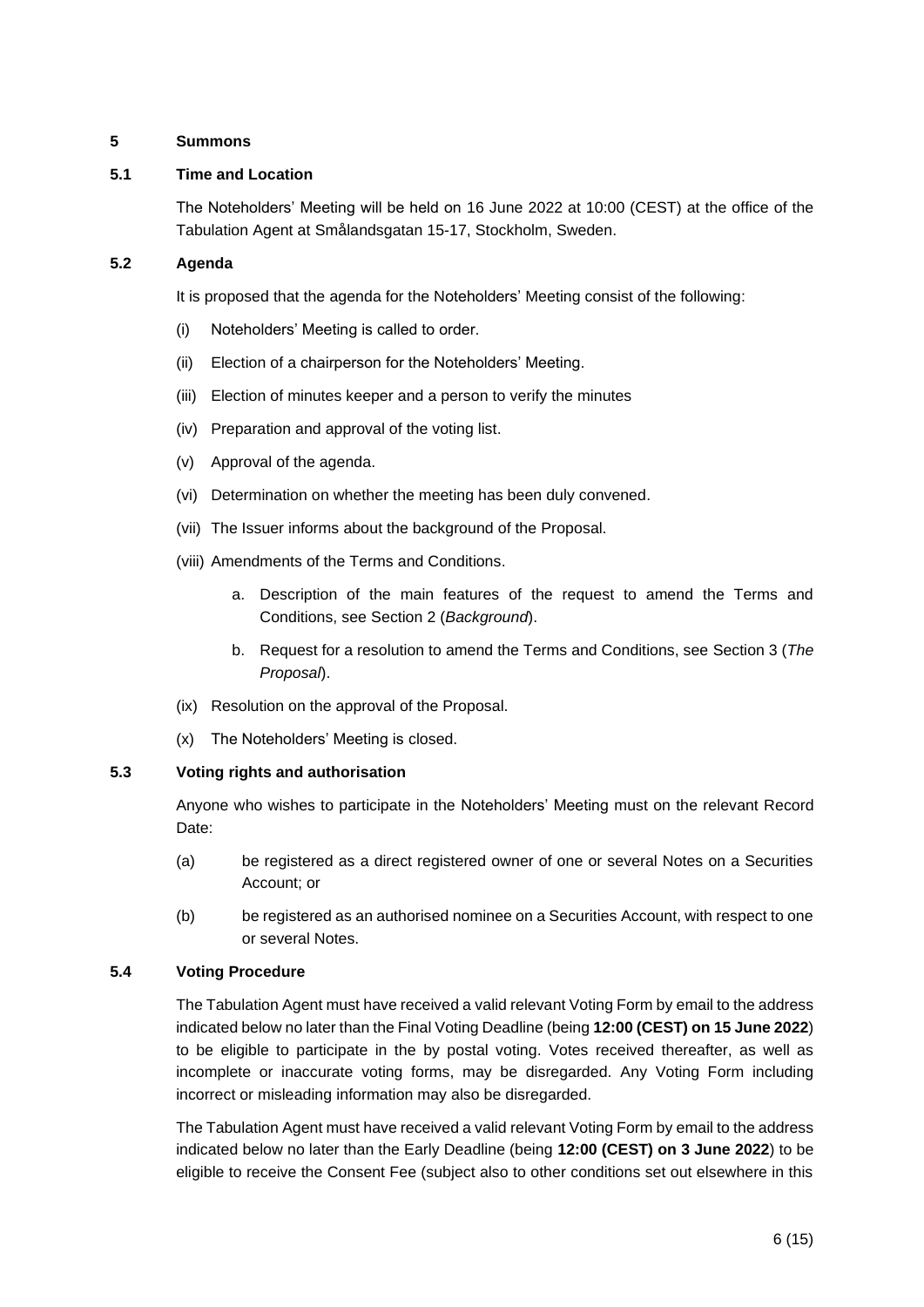Notice). Requests for Consent Fee received thereafter, as well as incomplete or inaccurate requests for Consent Fee, may be disregarded. Any Voting Form including incorrect or misleading information may also be disregarded.

Noteholders may alternatively attend the Noteholders' Meeting in person or by a proxy. Noteholders that intend to attend the Noteholders' Meeting in person or by proxy should notify the Tabulation Agent that they will attend the Noteholders' Meeting no later than on 12.00 (CEST) on 15 June 2022 by email using the contact details set out in Section 6.7 (*Address for sending replies*) below. No Consent Fee will be eligible for votes cast at the Noteholders' Meeting.

### **5.5 Notes registered with a nominee**

If you are not registered as a direct registered owner, but your Notes are held through a registered authorised nominee or another intermediary, you can (i) ask the authorised nominee or other intermediary that holds the Notes on your behalf to vote in its own name as instructed by you, or (ii) obtain a Power of Attorney attached hereto as Schedule 3 from the authorised nominee or if relevant, a valid proof of holding can be a confirmation by custodian of holding, or a print-out of an account statement for the NOK Notes. If you hold your Notes through several intermediaries, you need to obtain authorisation directly from the intermediary that is registered in the debt register as Noteholder of the Securities Account on Euroclear or registered in the Securities Account on VPS, or from each intermediary in the chain of Noteholders, starting with the intermediary that is registered in the debt register as a Noteholder of the Securities Account as authorised nominee or direct registered owner.

The Tabulation Agent recommends that you contact the securities firm that holds the Notes on your behalf for assistance, if you wish to participate in the Noteholders' Meeting and do not know how your Notes are registered or need authorisation or other assistance to participate. Notes owned by the Issuer or a group company do not entitle to any voting rights.

#### **5.6 Decision procedure**

The Tabulation Agent will determine if replies received by the Tabulation Agent are eligible to participate under the Noteholders' Meeting as valid votes.

Information about the decision taken under the Noteholders' Meeting will be published by way of a press release and on the website of the Issuer.

A matter decided under the Noteholders' Meeting will be binding for all Noteholders, irrespective of them responding in the Noteholders' Meeting.

#### **5.7 Quorum**

To approve the Proposal, Noteholders representing at least twenty (20) per cent. of the aggregate nominal amount outstanding of the Notes under each Tranche must reply to the Proposal.

# **5.8 Majority**

At least fifty (50) per cent. of the aggregate nominal amount under each Tranche for which Noteholders reply under the Noteholders' Meeting must consent to the Proposal.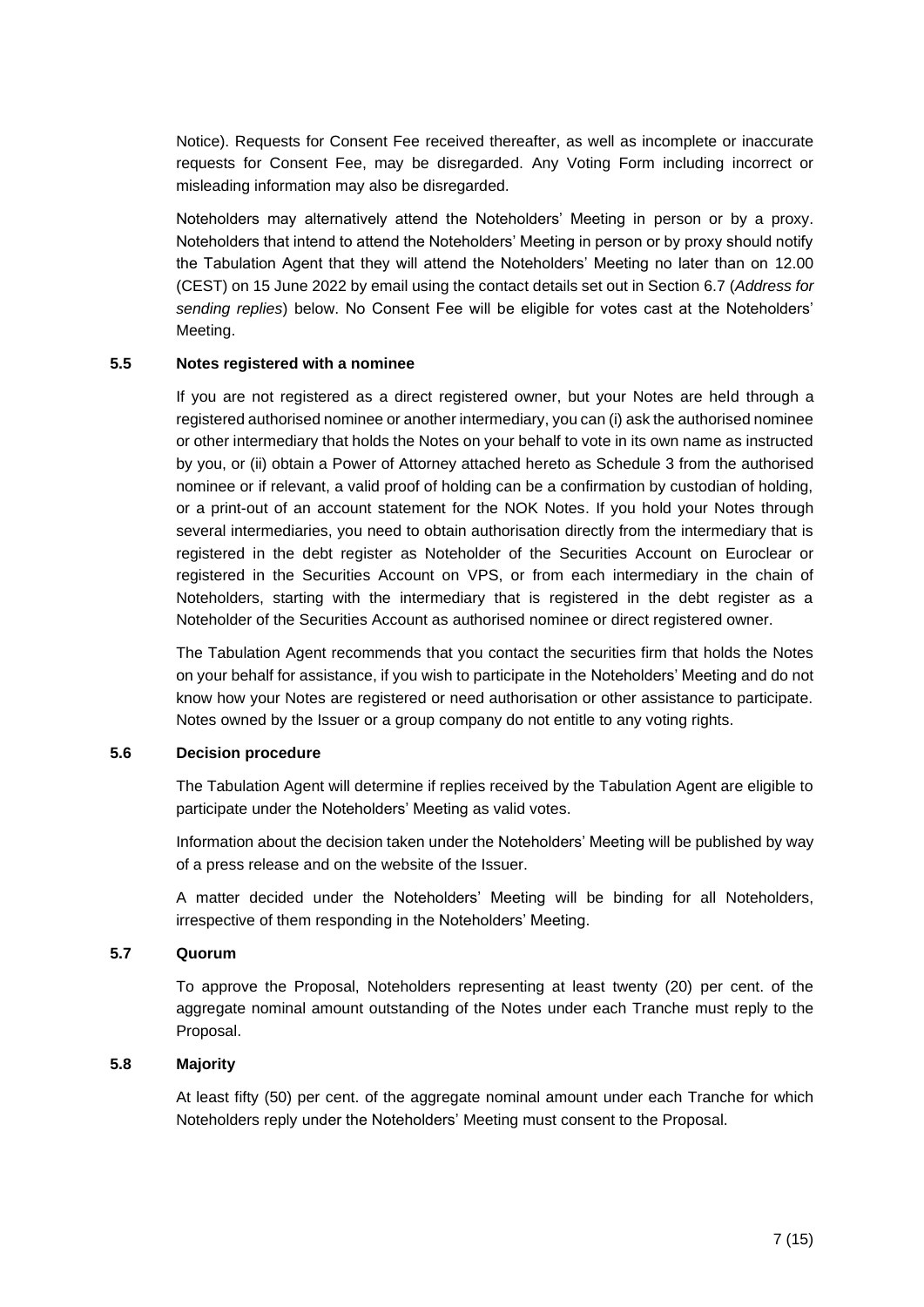# **5.9 Address for sending replies**

Noteholders shall return, as applicable, the relevant Voting Form, as set out in Schedule 1 and/or Schedule 2 together with proof of holding as set out therein (as applicable), the Power of Attorney/Authorisation set out in Schedule 3 or other sufficient evidence as set out above in this Notice, if the Notes are held in custody other than by Euroclear and/or VPS, by scanned copy by e-mail to: nordealiabilitymanagement@nordea.com

# **6 Further information**

For further questions to the Issuer or the Tabulation Agent, regarding the request, please contact the Issuer at Ouisem.samoud@collectorbank.se or +46 70 433 81 08 or the Tabulation Agent at nordealiabilitymanagement@nordea.com or +45 6136 0379.

## **Gothenburg, 19 May 2022**

### **COLLECTOR BANK AB**

**as Issuer**

## **Enclosed:**

- Schedule 1 Voting Form of SEK Notes
- Schedule 2 Voting Form of NOK Notes
- Schedule 2 Power of Attorney/Authorisation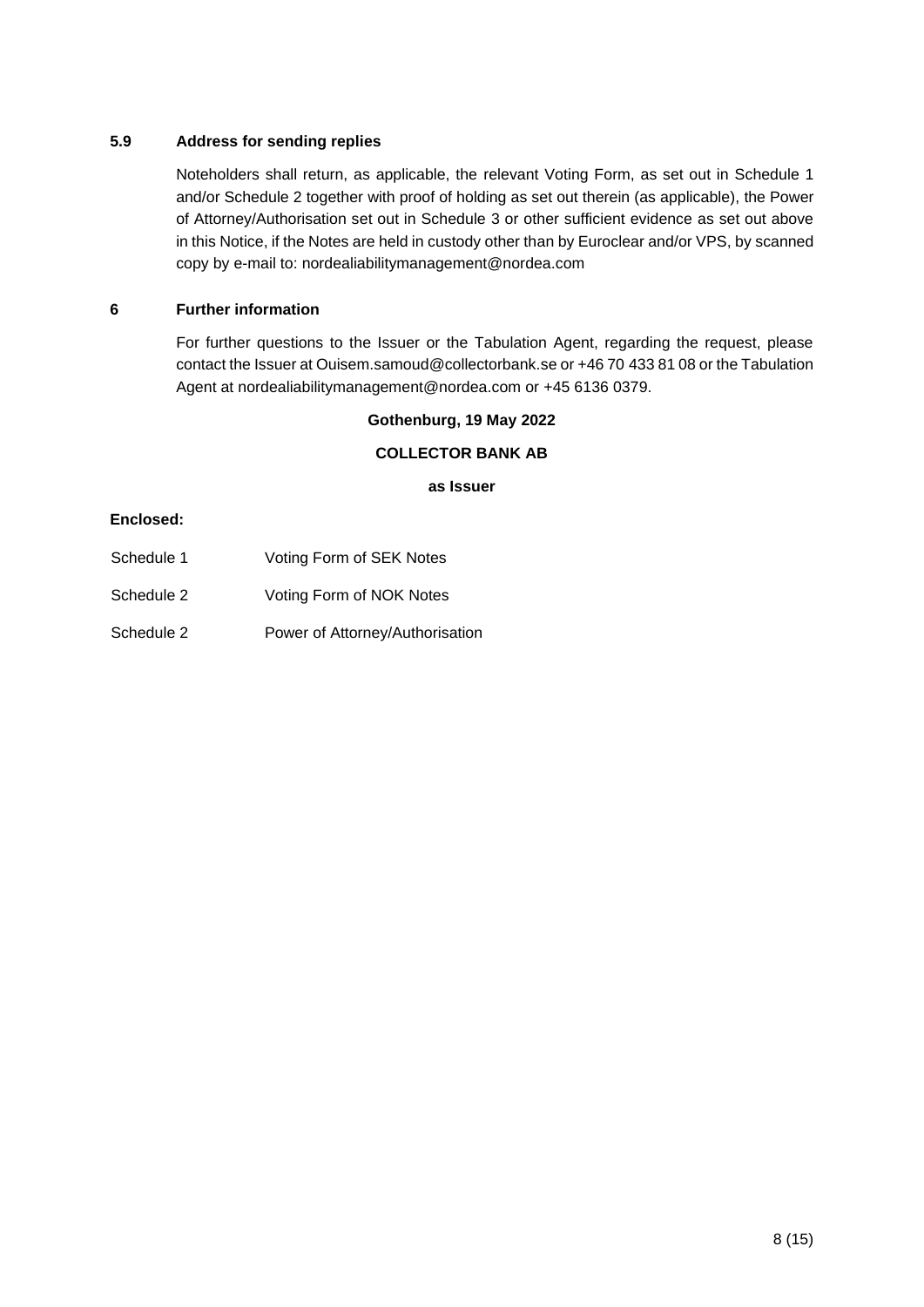# **SCHEDULE 1 VOTING FORM FOR SEK NOTES**

# **For the Noteholders' Meeting in Collector Bank, ISIN SE0013104577, SE0013360427 and SE0015811112**

Before making a decision whether to submit this Voting Form, the Noteholders or the beneficial owners should carefully consider all of the information in this Notice.

This Voting Form must be submitted by email to nordealiabilitymanagement@nordea.com in good time before the relevant deadline. Before submitting this Voting Form, the Noteholder or beneficial owner or authorized person/entity (the "**Voting Person**") submitting this Voting Form, as the case may be, must ensure that all fields in this Voting Form are complete and correct. Voting Forms that are incomplete or incorrectly completed may be disregarded.

The deadline for being eligible to receive the Consent Fee is set out in the Notice.

A Voting Form submitted after the Final Voting Deadline will not be valid and will not be counted.

The undersigned Voting Person votes either in **Favour** of or **Against** the Proposal by including the applicable nominal amount in the appropriate box below.

*NOTE: If the Voting Person is not directly registered as a Noteholder on the relevant Securities Account held with Euroclear Sweden (as defined in the Terms and Conditions), the Voting Person must enclose a Power of Attorney/Authorisation, see Schedule 2*. *Noteholders should note that a Voting Form given in respect of the Noteholders' Meeting shall remain valid for any extended time for replies in this Noteholders' Meeting, should the quorum requirement not be met.*

| <b>SEK Notes:</b> | In favour of the Proposal<br>(Outstanding Nominal<br>Amount) | <b>Against the Proposal</b><br>(Outstanding Nominal Amount) |
|-------------------|--------------------------------------------------------------|-------------------------------------------------------------|
| SE0013104577      | SEK:                                                         | SEK:                                                        |
| SE0013360427      | SEK:                                                         | SEK:                                                        |
| SE0015811112      | SEK:                                                         | SEK:                                                        |

Full name of the Voting Person:

| Capacity of the Voting Person: | Noteholder: |  | Authorized person: |  |  |
|--------------------------------|-------------|--|--------------------|--|--|
|--------------------------------|-------------|--|--------------------|--|--|

Voting Person's personal/corporate identity no.

Securities Account number at Euroclear Sweden (*if applicable*):

Name and Securities Account number of custodian(s) (*if applicable*):

<sup>1</sup> When voting in this capacity, no further evidence is required.

<sup>2</sup> When voting in this capacity, the person/entity voting must also enclose the Power of Attorney/Authorisation

<sup>(</sup>Schedule 3) from the Noteholder or other relevant intermediary with an unbroken chain of PoAs to the Noteholder.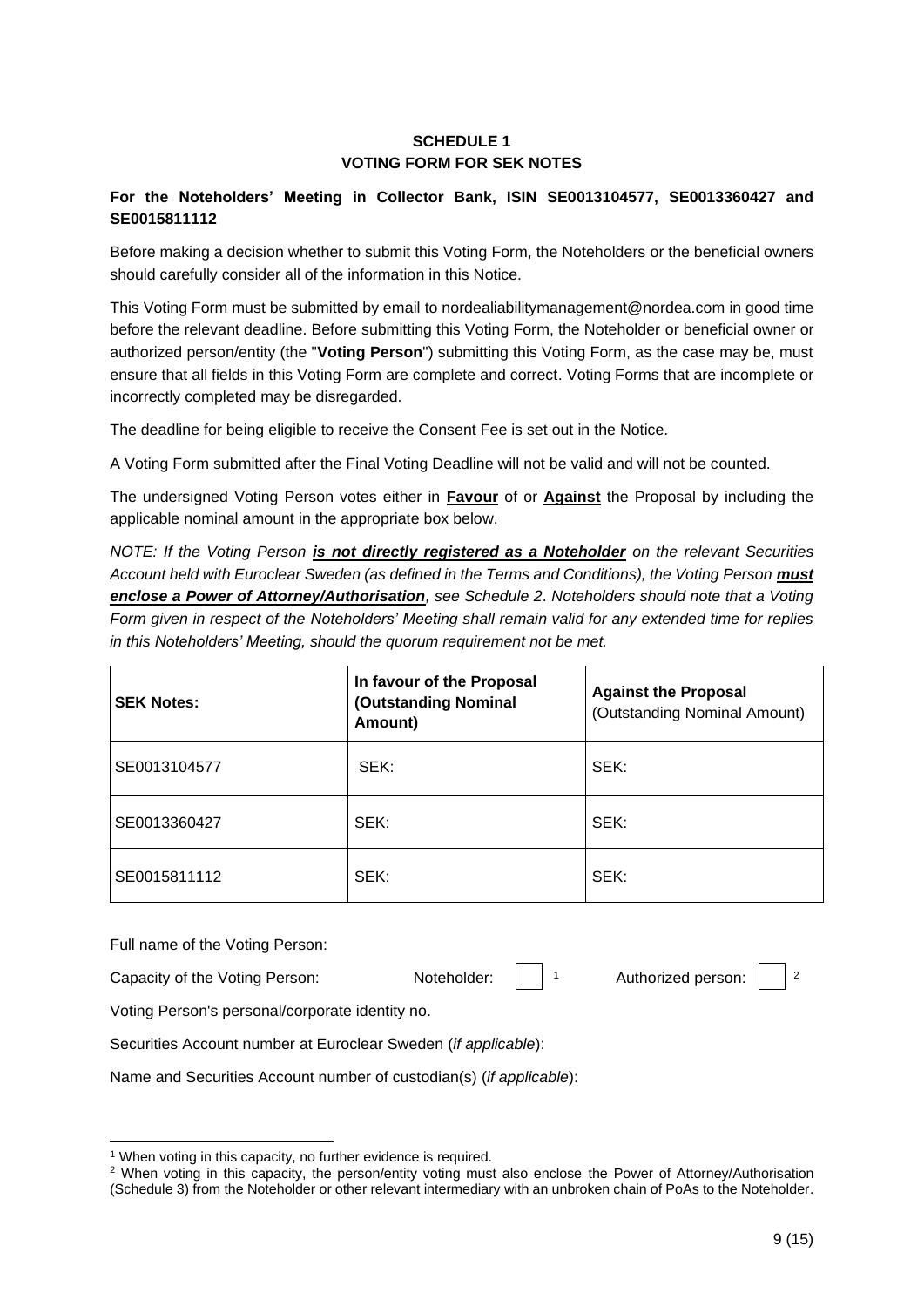Day time telephone number, e-mail address and contact person:

The Consent Fee is hereby requested to be paid to the bank account specified below.

# **Note that the bank account must accept payments in SEK and the Issuer is hereby authorised to make such payment to such account**.

| Recipient's city, postal code and area, country: _______________________________ |
|----------------------------------------------------------------------------------|
|                                                                                  |
|                                                                                  |
|                                                                                  |
|                                                                                  |
|                                                                                  |

\_\_\_\_\_\_\_\_\_\_\_\_\_\_\_\_\_\_\_\_\_\_\_\_\_\_\_\_\_\_

## Name:

### Authorised signature of Noteholder

The undersigned hereby confirms (by including the relevant nominal amount in the appropriate box above) that this Voting Form shall constitute a vote also for any extended time for replies in this Noteholders' Meeting (if any) pursuant to the Terms and Conditions with respect to the Proposal.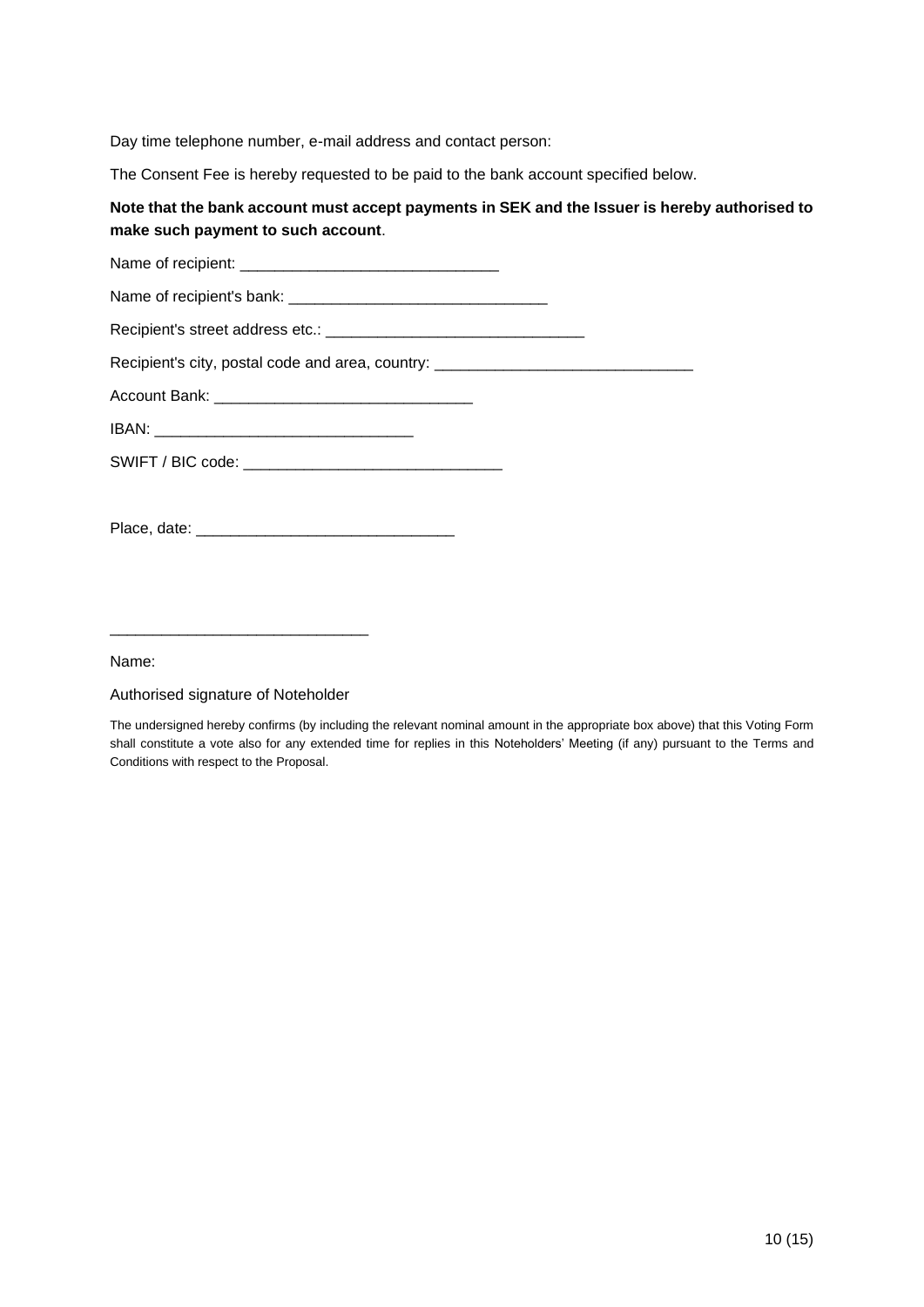# **Agreements and confirmations**

By submitting or delivering the above Voting Form for SEK Notes, I hereby:

- (i) confirm that I am the direct registered Noteholder, beneficial owner or duly authorised and eligible to vote;
- (ii) confirm that the signatory has the power and authority to sign this Voting Form on behalf of the Voting Person;
- (iii) confirm (i) that I have not submitted another Voting Form for the Notes, (ii) that I have not issued any other authorisation to vote or participate in this Noteholders' Meeting in respect of those Notes;
- (iv) confirm that I have received and reviewed the Notice;
- (v) confirm that I fully own and am the lawful Noteholder on the Record Date (as defined in the Notice) or have been authorised by such Noteholder;
- (vi) confirm that I am not, and that I am not acting on behalf of or to the benefit of, a person to whom payment of the Consent Fee would be illegal or in breach of sanctions implemented, adapted, imposed, administered and/or enforced by the United Nations, the European Union, any member state of the European Economic Area, the United Kingdom, the United States of America or any authority acting on behalf of any of them;
- (vii) confirm that I am aware of, and are in agreement that this Voting Form is irrevocable;
- (viii) confirm that I am aware of and are in agreement that an incomplete and/or erroneously completed Voting Form may be disregarded; and
- (ix) confirm that I will not, and in case I have been authorised by the Noteholder to vote or participate in this Noteholders' Meeting, neither will the direct Noteholder, trade any Notes voted for until this Noteholders' Meeting or any adjourned meeting as applicable has been concluded.

Personal data provided by the Noteholder or beneficial owner in connection with this Voting Form or which is otherwise registered in connection therewith is processed by Nordea. Processing of personal data may also be carried out by other companies with which Nordea co-operates. Noteholders and beneficial owners requiring information about which personal information about them that has been processed by Nordea may submit a request in writing to that effect to Nordea at the relevant address provided above. Noteholders and beneficial owners wishing to request rectification of erroneous or misleading data may contact Nordea at the relevant address above.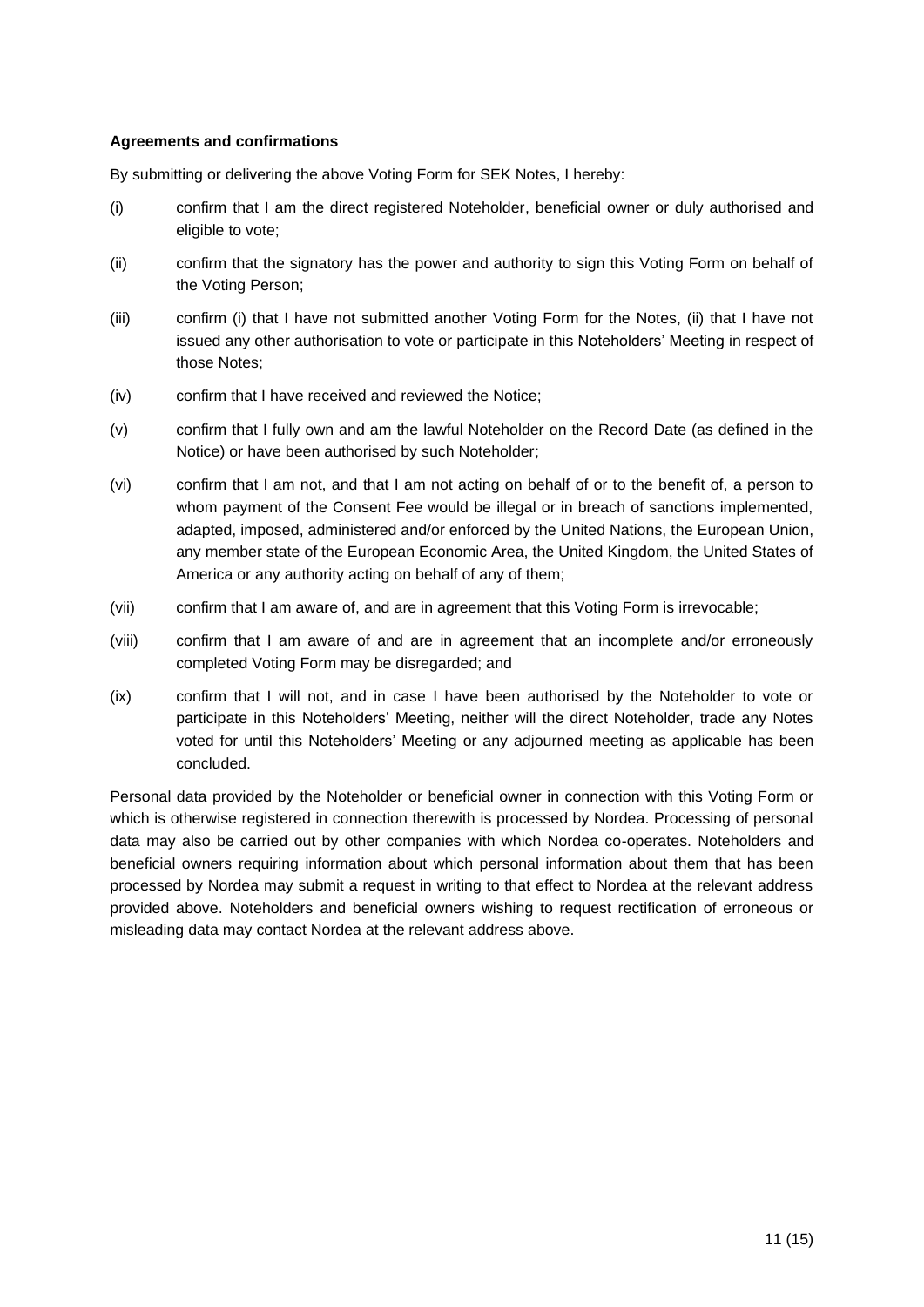# **SCHEDULE 2**

# **VOTING FORM FOR NOK NOTES**

## **For the Noteholders' Meeting in Collector Bank, ISIN NO0011152449**

Before making a decision whether to submit this Voting Form, the Noteholders or the beneficial owners should carefully consider all of the information in this Notice.

This Voting Form must be submitted by email to nordealiabilitymanagement@nordea.com in good time before the relevant deadline. Before submitting this Voting Form, the Noteholder or beneficial owner or authorized person/entity (the "**Voting Person**") submitting this Voting Form, as the case may be, must ensure that all fields in this Voting Form are complete and correct. Voting Forms that are incomplete or incorrectly completed may be disregarded.

The deadline for being eligible to receive the Consent Fee is set out in the Notice.

A Voting Form submitted after the Final Voting Deadline will not be valid and will not be counted.

The undersigned Voting Person votes either in **Favour** of or **Against** the Proposal by including the applicable nominal amount in the appropriate box below.

*NOTE: Noteholders should note that a Voting Form given in respect of the Noteholders' Meeting shall remain valid for any extended time for replies in this Noteholders' Meeting, should the quorum requirement not be met.*

| <b>NOK Notes:</b> | In favour of the Proposal<br>(Outstanding Nominal<br>Amount) | <b>Against the Proposal</b><br>(Outstanding Nominal Amount) |
|-------------------|--------------------------------------------------------------|-------------------------------------------------------------|
| NO0011152449      | NOK:                                                         | NOK:                                                        |

Full name of the Voting Person\*:

Voting Person's personal/corporate identity no\*.

Custodian name\*:

Account number at custodian(s)\*:

Day time telephone number, e-mail address and contact person\*:

\* All to be filled by the respective Voting Person

Enclosed to this Voting Form is the complete printout from our custodian/VPS, verifying our holding in the Notes as of the signature date of this voting form 2022.<sup>3</sup>

I hereby confirm that the Notes voted above, have not been voted through any other person registered in VPS and that I will not trade the NOK Notes until a valid Noteholders' Meeting has been held, whether such valid Noteholders' Meeting occurs on the date first scheduled or at a repeated meeting.

<sup>&</sup>lt;sup>3</sup> If the Notes are held in custody other than in the VPS, an evidence provided from the custodian – confirming that (i) you are the owner of the Notes, (ii) in which account number the Notes are held, and (iii) the amount of Notes owned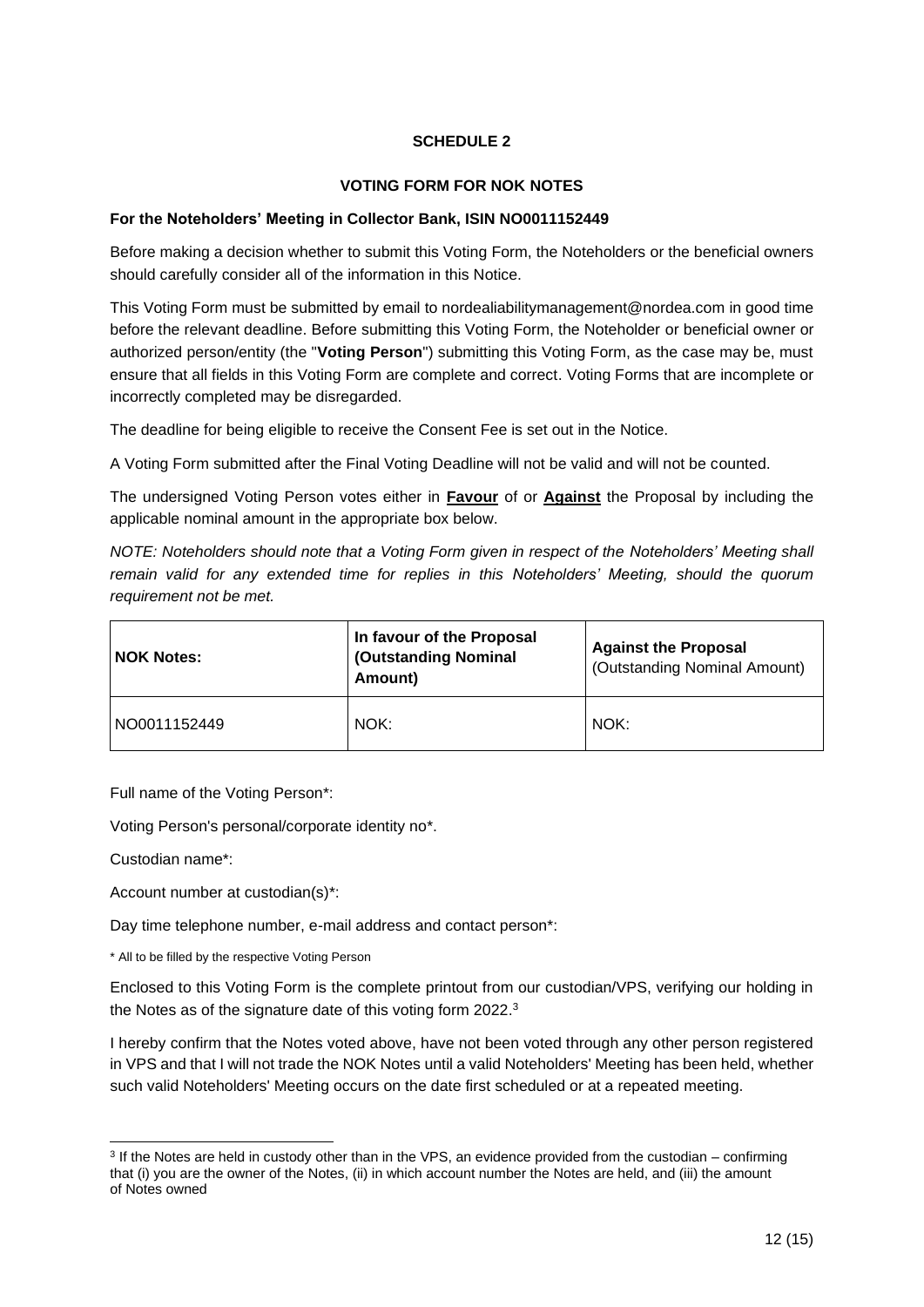The Consent Fee is hereby requested to be paid to the bank account specified below.

# **Note that the bank account must accept payments in NOK and the Issuer is hereby authorised to make such payment to such account**.

Name of recipient: Name of recipient's bank: \_\_\_\_\_\_\_\_\_\_\_\_\_\_\_\_\_\_\_\_\_\_\_\_\_\_\_\_\_\_ Recipient's street address etc.: \_\_\_\_\_\_\_\_\_\_\_\_\_\_\_\_\_\_\_\_\_\_\_\_\_\_\_\_\_\_ Recipient's city, postal code and area, country: \_\_\_\_\_\_\_\_\_\_\_\_\_\_\_\_\_\_\_\_\_\_\_\_\_\_\_\_\_\_\_ Account Bank: IBAN: \_\_\_\_\_\_\_\_\_\_\_\_\_\_\_\_\_\_\_\_\_\_\_\_\_\_\_\_\_\_ SWIFT / BIC code: \_\_\_\_\_\_\_\_\_\_\_\_\_\_\_\_\_\_\_\_\_\_\_\_\_\_\_\_\_\_ Place, date: \_\_\_\_\_\_\_\_\_\_\_\_\_\_\_\_\_\_\_\_\_\_\_\_\_\_\_\_\_\_

Name:

#### Authorised signature of Noteholder

\_\_\_\_\_\_\_\_\_\_\_\_\_\_\_\_\_\_\_\_\_\_\_\_\_\_\_\_\_\_

The undersigned hereby confirms (by including the relevant nominal amount in the appropriate box above) that this Voting Form of NOK Notes shall constitute a vote also for any extended time for replies in this Noteholders' Meeting (if any) pursuant to the Terms and Conditions with respect to the Proposal.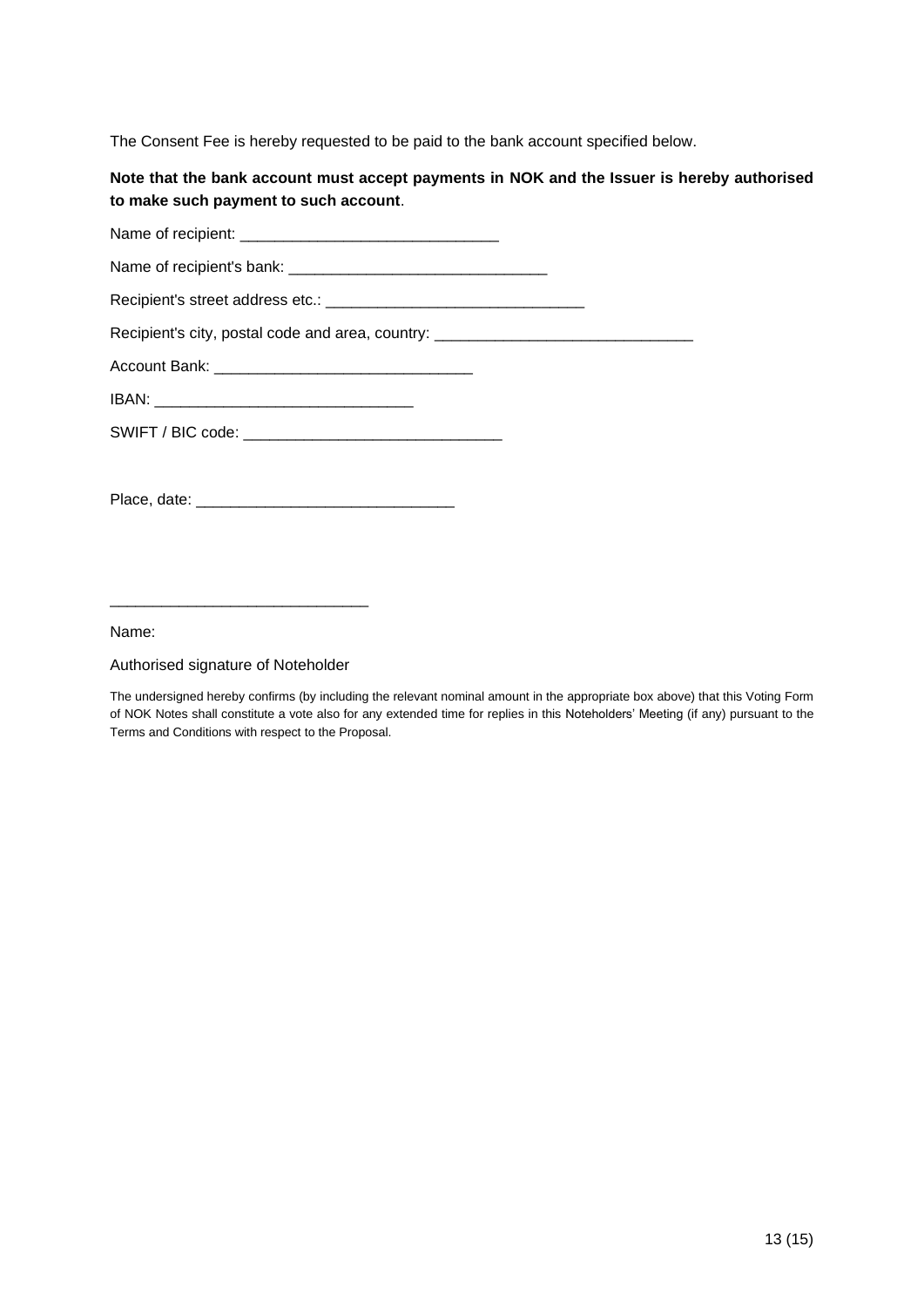### **Agreements and confirmations**

By submitting or delivering the above Voting Form for NOK Notes, I hereby:

- (i) confirm that I am the direct registered Noteholder, beneficial owner or duly authorised and eligible to vote;
- (ii) confirm that the signatory has the power and authority to sign this Voting Form on behalf of the Voting Person;
- (iii) confirm (i) that I have not submitted another Voting Form for the Notes, (ii) that I have not issued any other authorisation to vote or participate in this Noteholders' Meeting in respect of those Notes;
- (iv) confirm that I have received and reviewed the Notice;
- (v) confirm that I fully own and am the lawful Noteholder on the relevant Record Date (as defined in the Notice) or have been authorised by such Noteholder;
- (vi) confirm that I am not, and that I am not acting on behalf of or to the benefit of, a person to whom payment of the Consent Fee would be illegal or in breach of sanctions implemented. adapted, imposed, administered and/or enforced by the United Nations, the European Union, any member state of the European Economic Area, the United Kingdom, the United States of America or any authority acting on behalf of any of them;
- (vii) confirm that I am aware of, and are in agreement that this Voting Form is irrevocable;
- (viii) confirm that I am aware of and are in agreement that an incomplete and/or erroneously completed Voting Form may be disregarded; and
- (ix) confirm that I will not, and in case I have been authorised by the Noteholder to vote or participate in this Noteholders' Meeting, neither will the direct Noteholder, trade any Notes voted for until this Noteholders' Meeting or any adjourned meeting as applicable has been concluded.

Personal data provided by the Noteholder or beneficial owner in connection with this Voting Form or which is otherwise registered in connection therewith is processed by Nordea. Processing of personal data may also be carried out by other companies with which Nordea co-operates. Noteholders and beneficial owners requiring information about which personal information about them that has been processed by Nordea may submit a request in writing to that effect to Nordea at the relevant address provided above. Noteholders and beneficial owners wishing to request rectification of erroneous or misleading data may contact Nordea at the relevant address above.